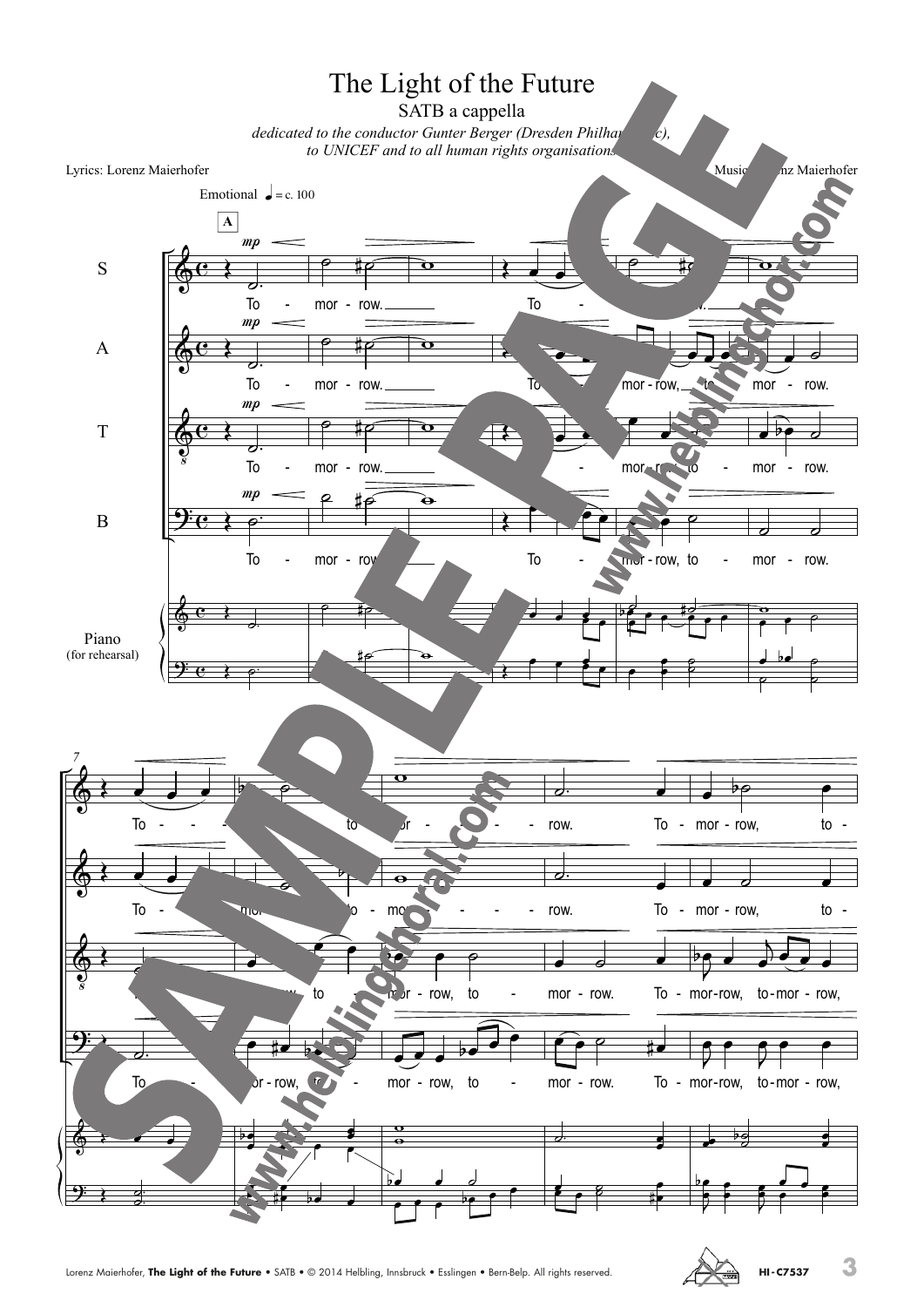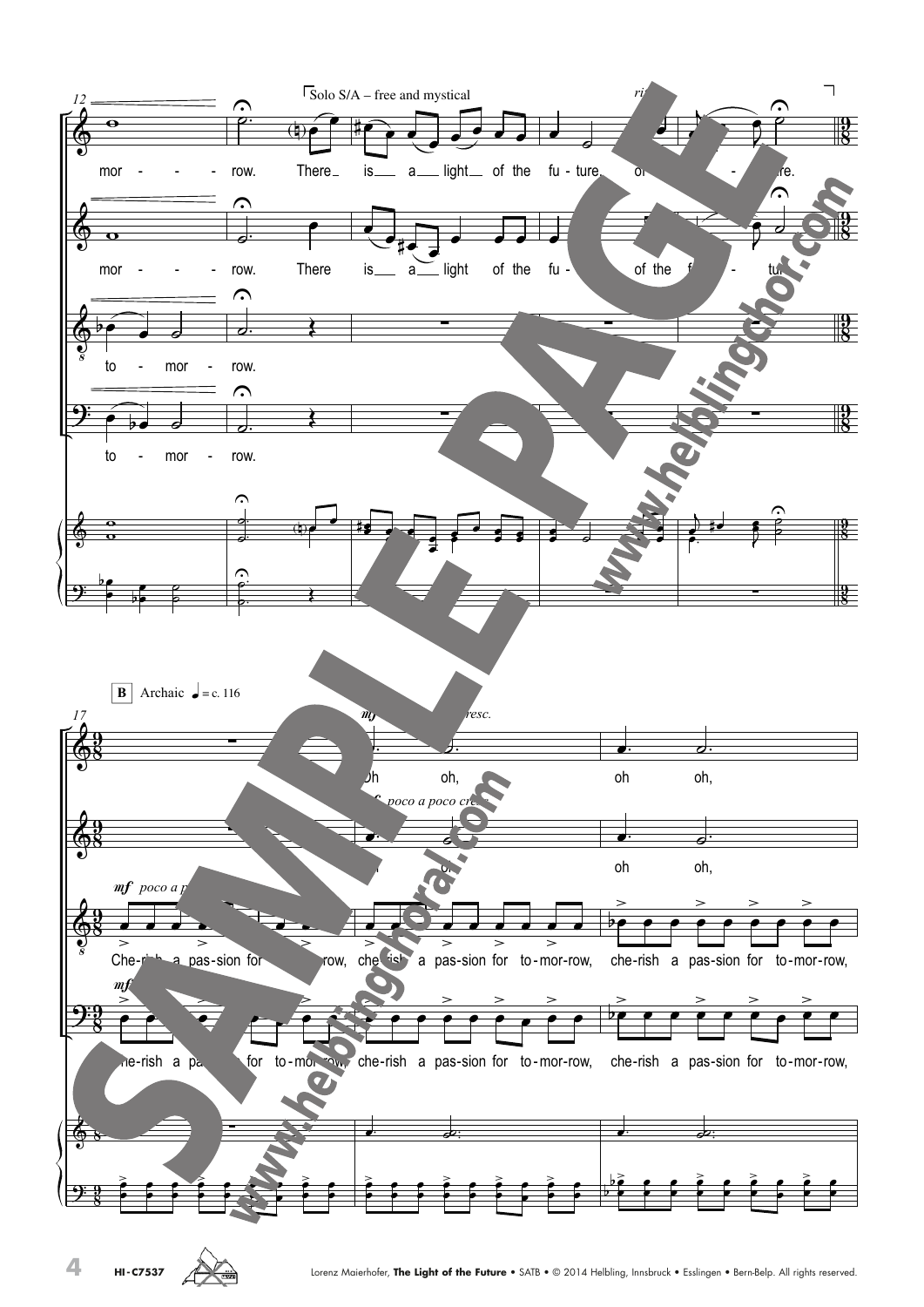

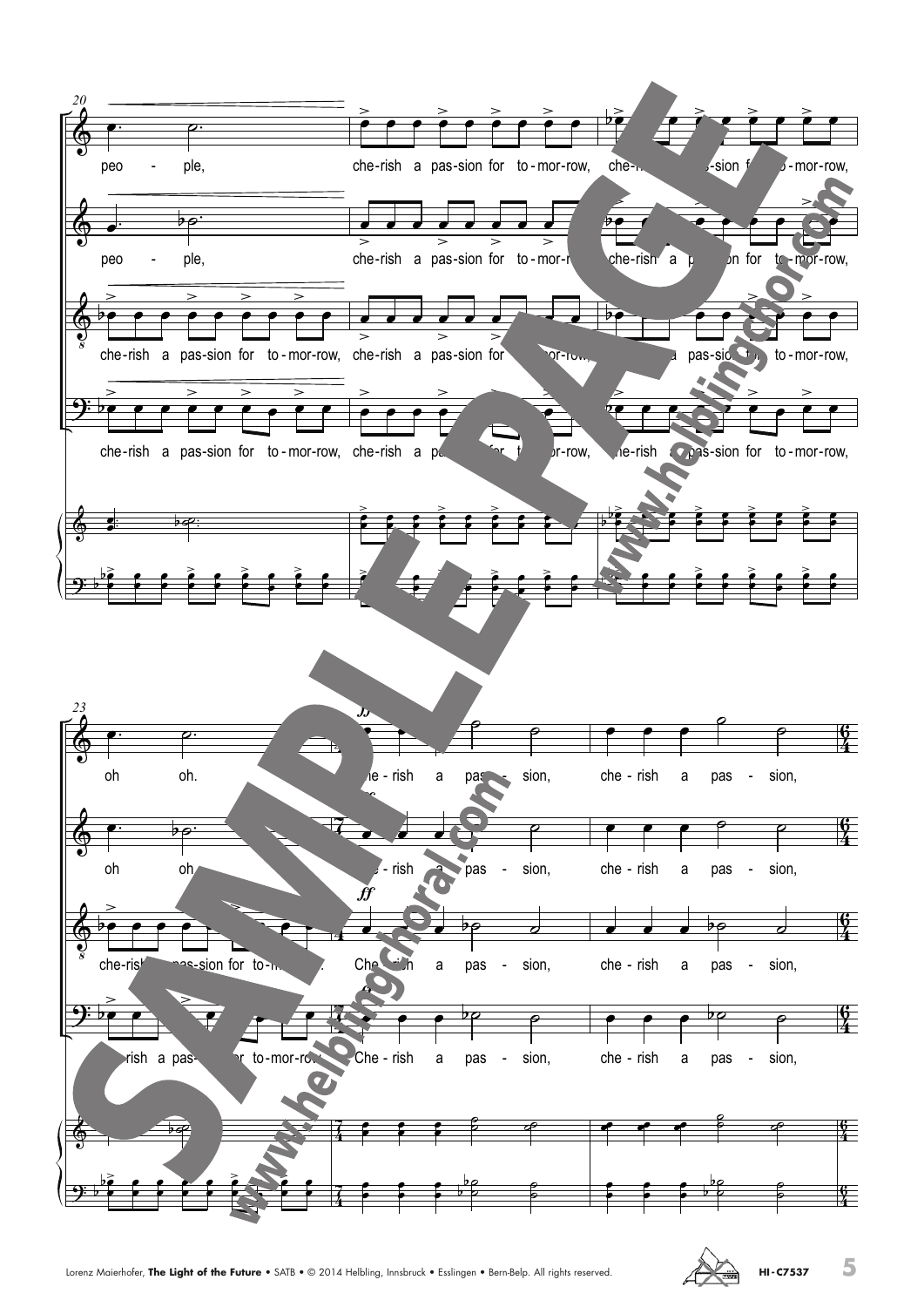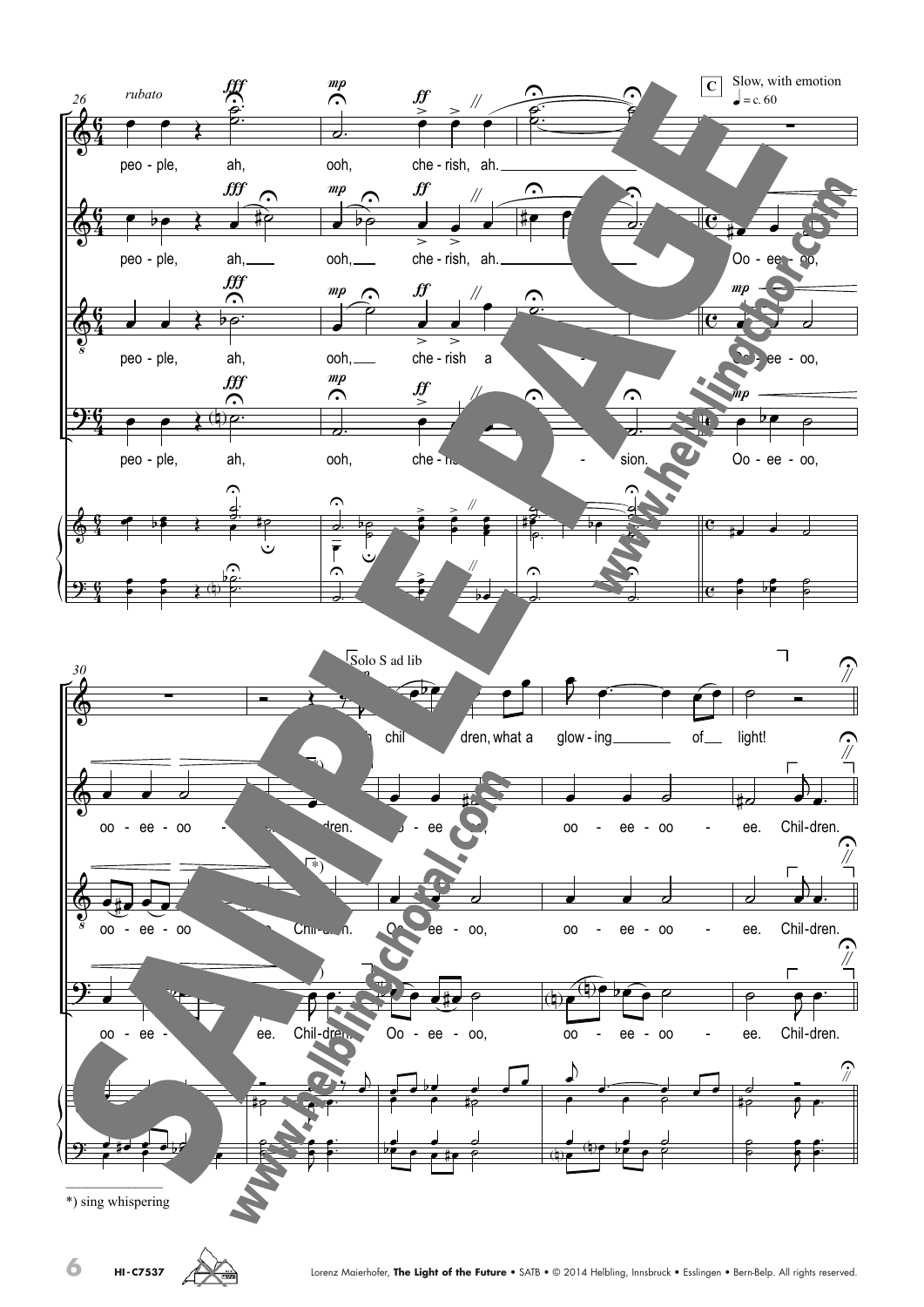

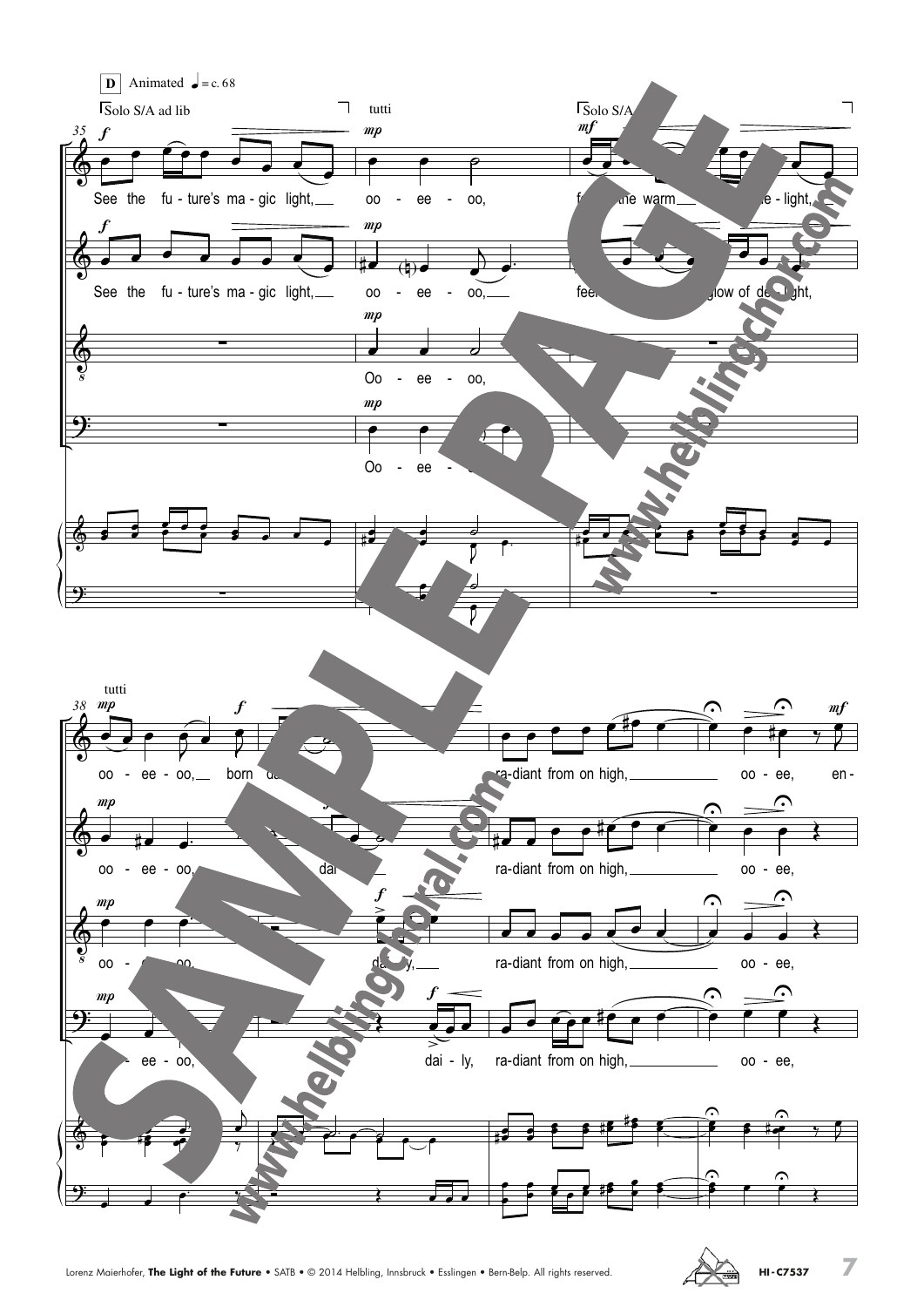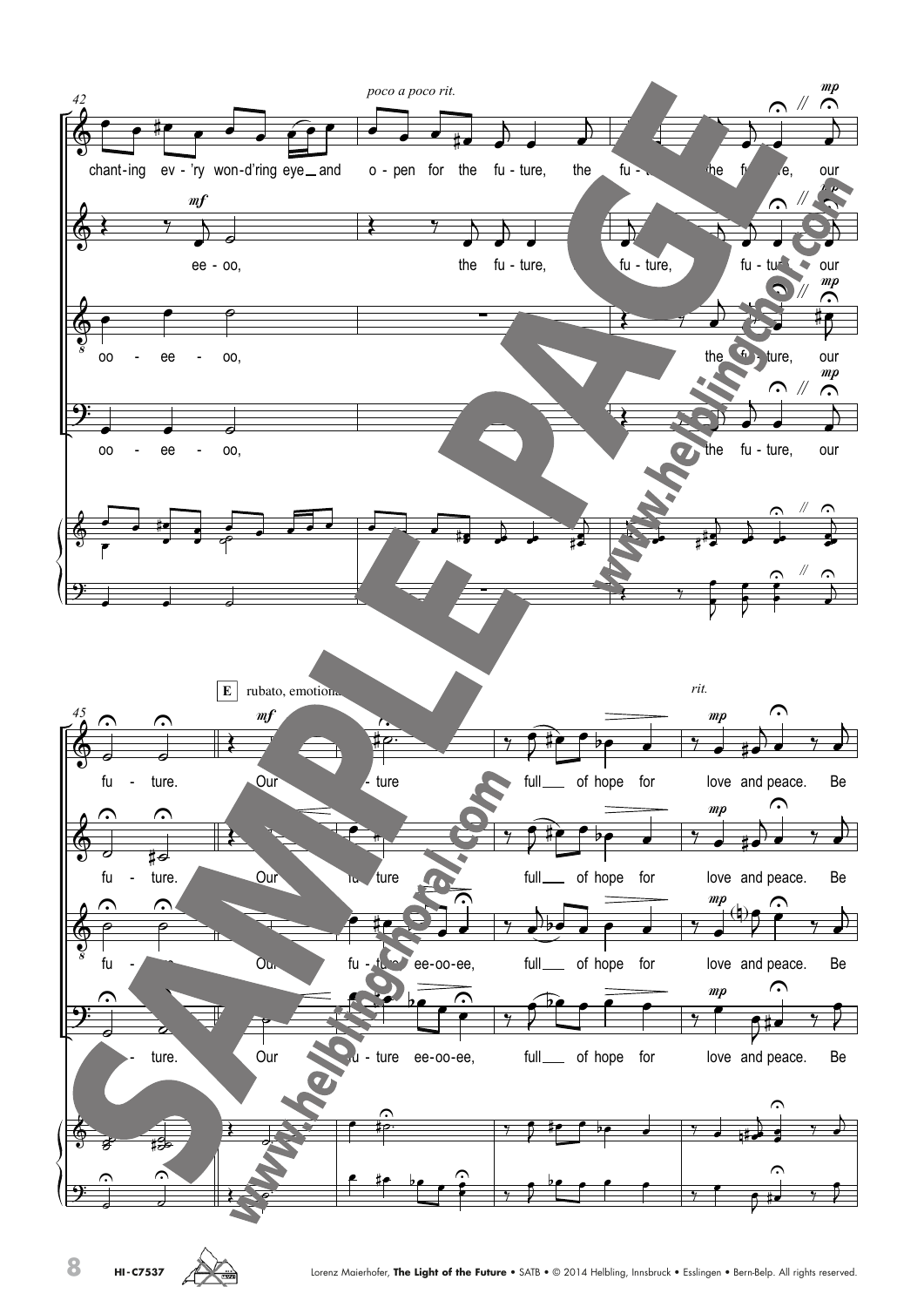

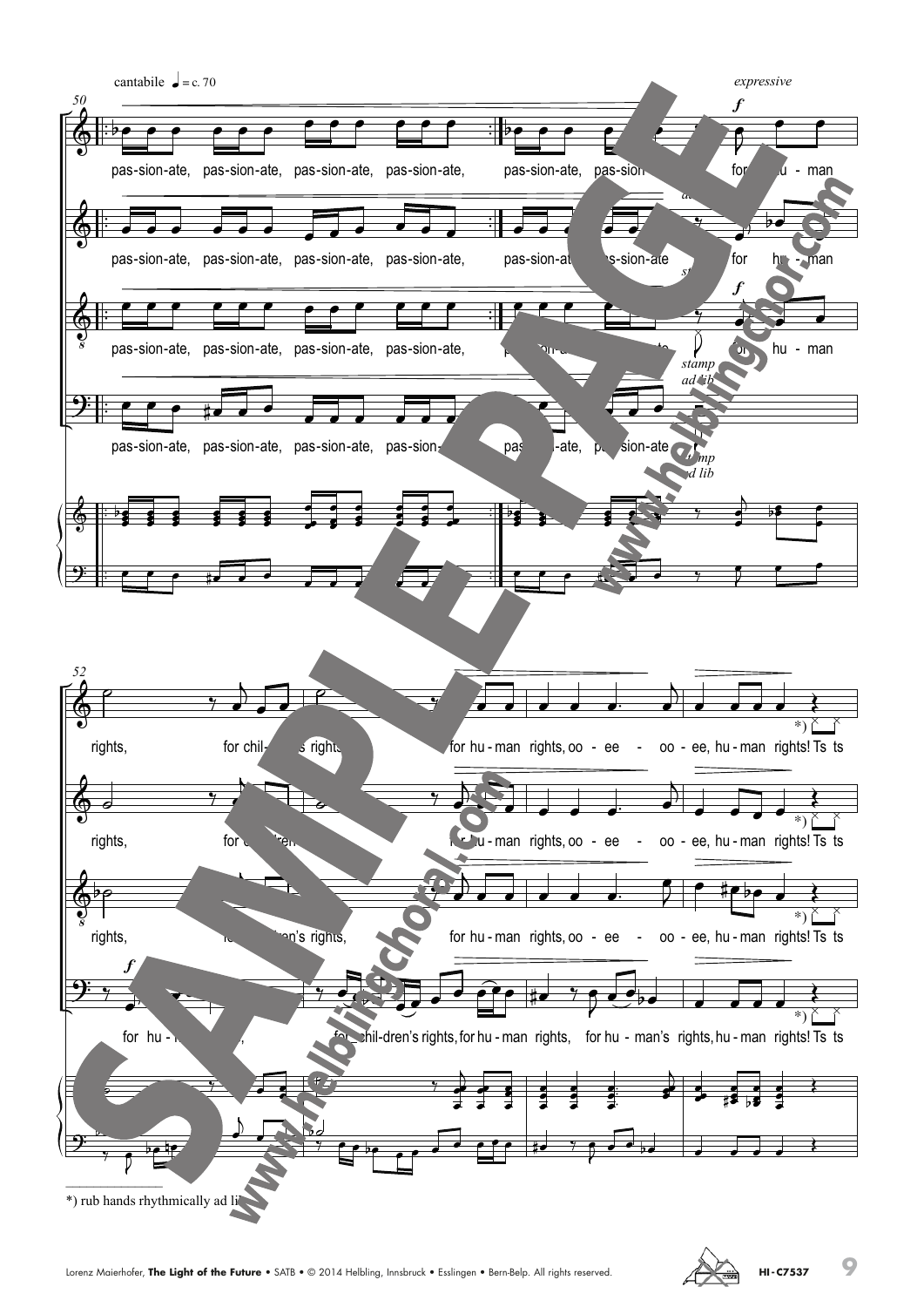

\*) speaker – free with children! Cherish a passion for tomorrow, for all children – and for the children's children! Cherish a passion full of hope and love and peace, be passionate for human rights – especially for children! We all are children of this world!" (optionally speakers declaim  $\mathcal{L}$ ,  $\mathcal{L}$  human rights", especially for children – see page 2)

 $\blacktriangleright$  Part  $|G|$  to be performed optic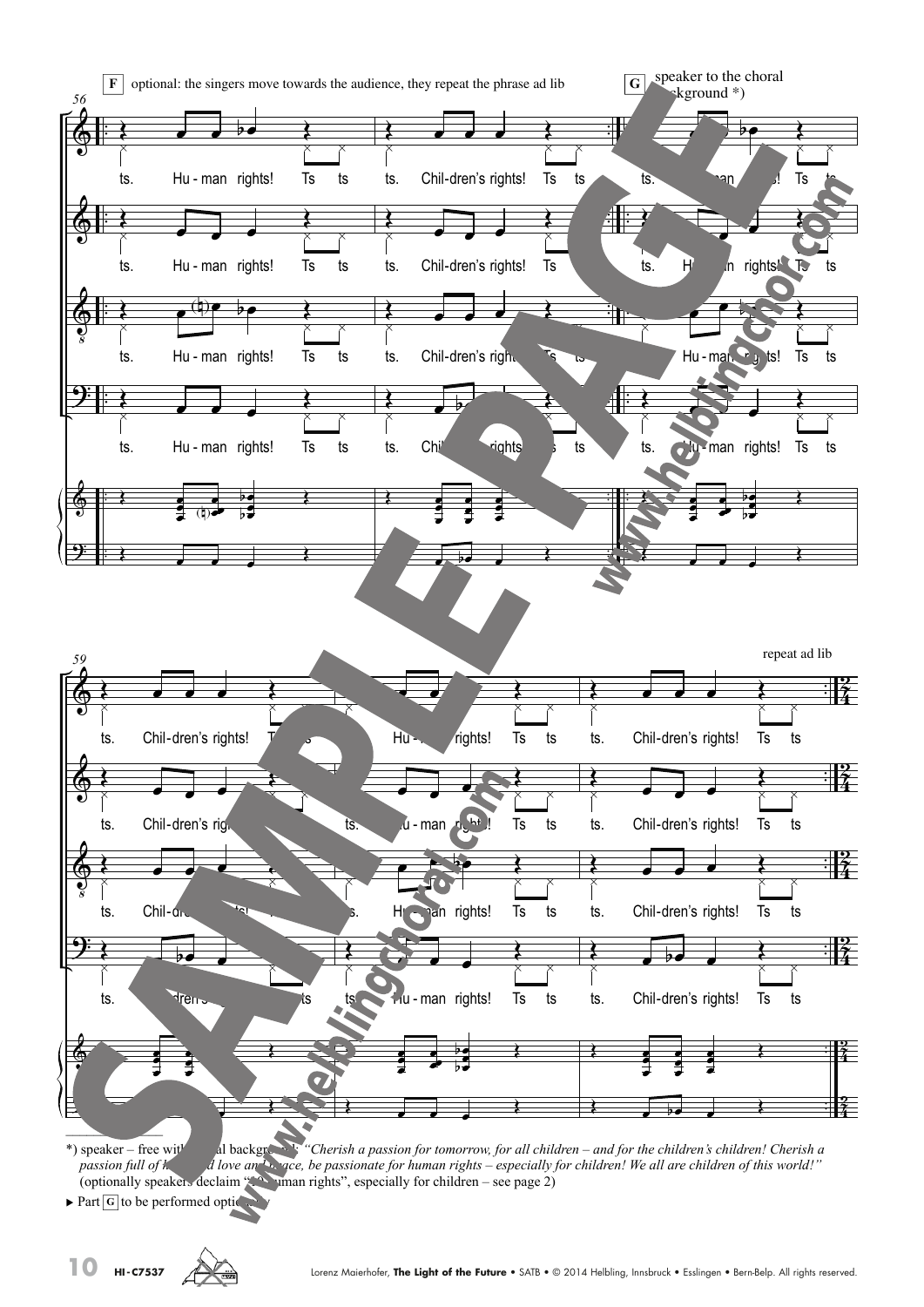

Lorenz Maierhofer, **The Light of the Future** • SATB • © 2014 Helbling, Innsbruck • Esslingen • Bern-Belp. All rights reserved. **HI- C7537 HI- C7537**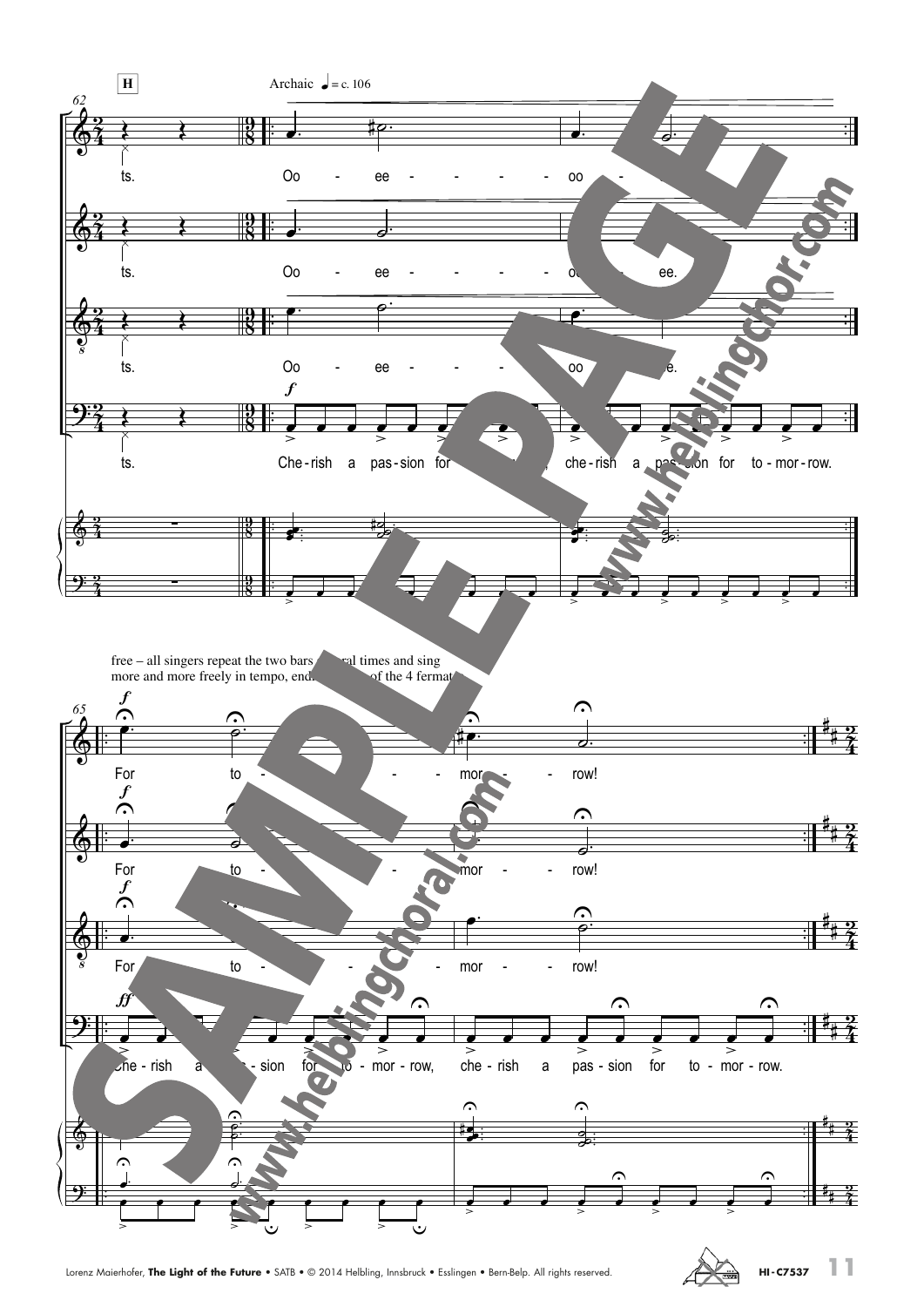

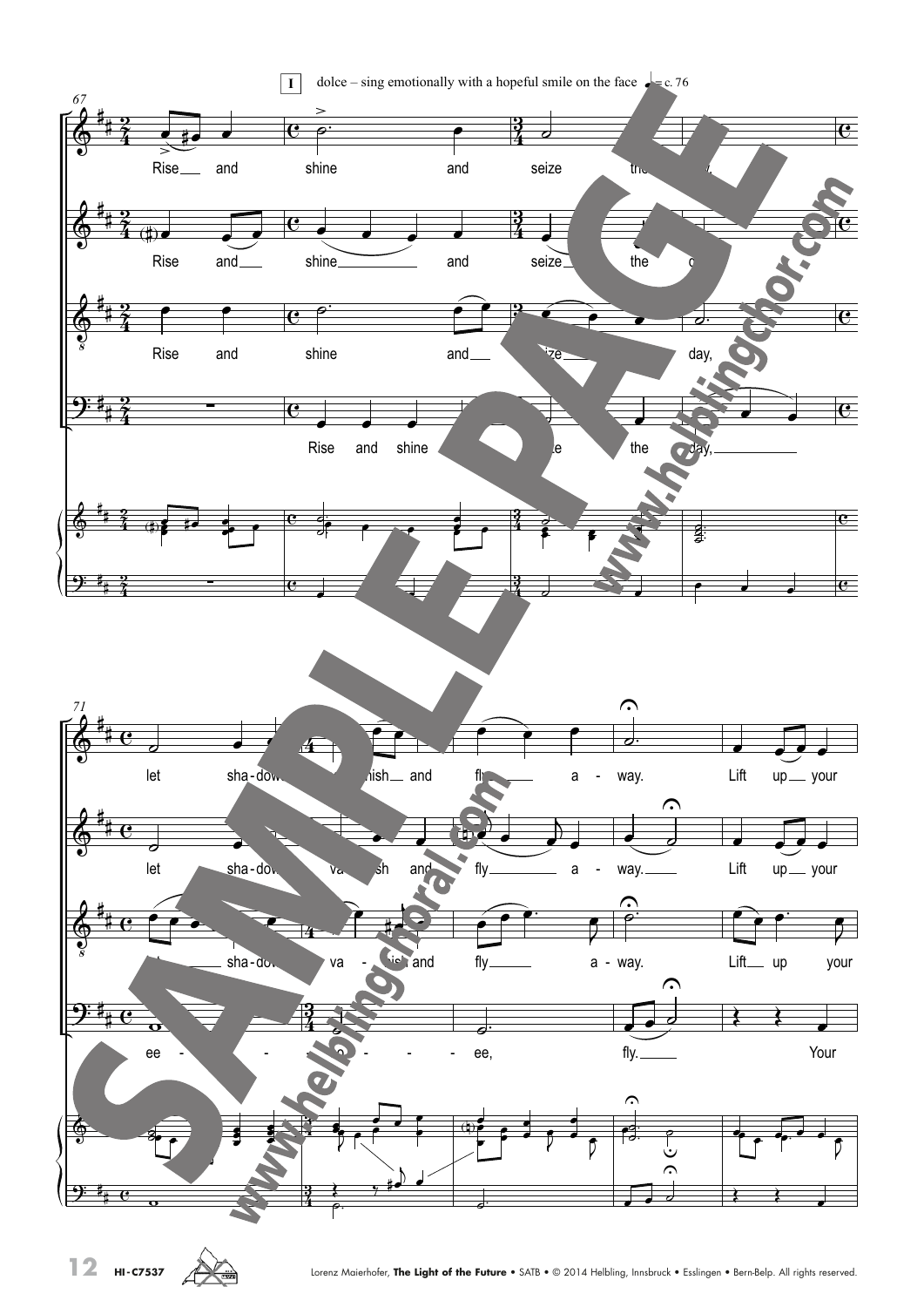

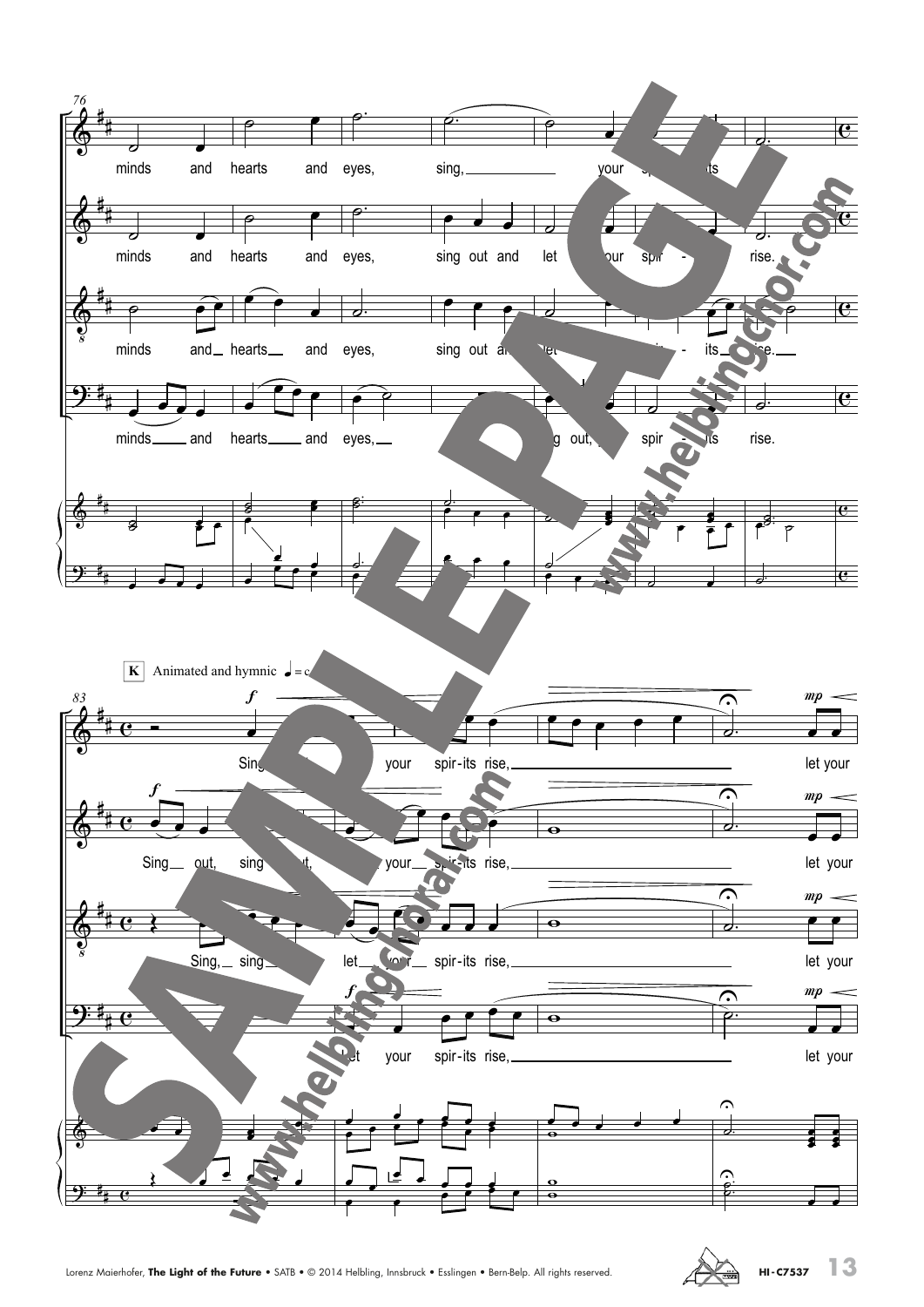